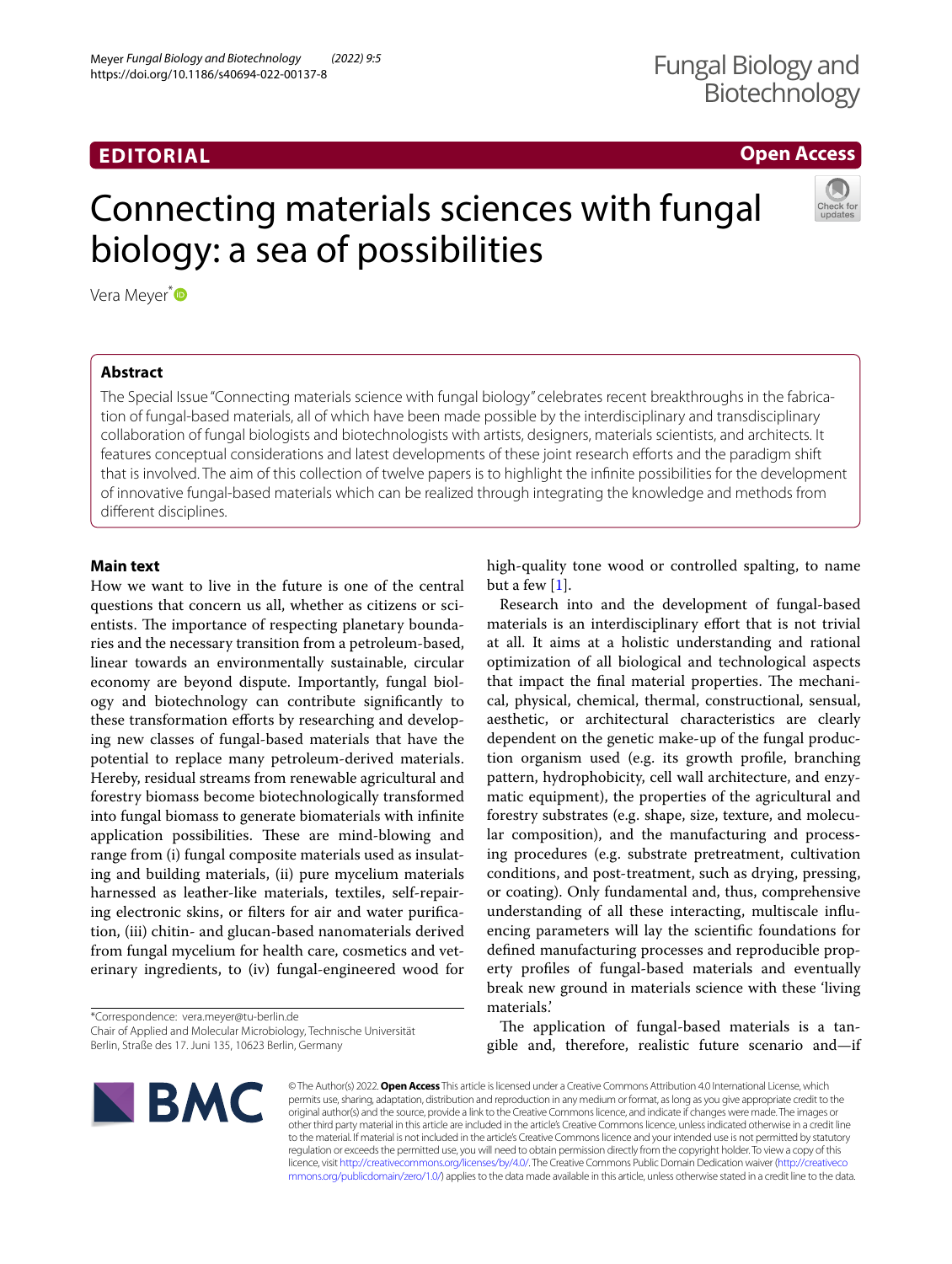successfully implemented into our daily lives—could contribute signifcantly to the transformation of a petroleum-based economy into a bioeconomy, thus, making an active contribution to combat climate change. The vision that in the not-so-distant future we will be living in houses co-designed with fungi, using furniture grown with the help of fungi, and even being able to wrap ourselves in fungal clothing [\[1\]](#page-3-0) could change the way we live and work decisively and prove disruptive, even threatening, to existing markets. It is, therefore, important that these research efforts must be accompanied by an intensive dialog with society. The core questions are how fungal-based materials and their application scenarios can be proactively discussed with society, and what paths must be taken to anchor them sustainably in society. I am convinced that various scientifc communication formats and active participation structures for citizens, artists, and designers are, thus, of utmost importance in order to jointly discuss scenarios for a future life and living with and through fungi. Methods from social sciences, such as participation and acceptance research, have to be integrated in fungal materials research to explore the new materials together with society. These transdisciplinary collaborations will help us to understand how the topic of novel fungal-based materials can be introduced to the nonscientifc public and what public spaces and formats need to be created so that civil society becomes an active part of the transformation process.

Given the importance of this still young research feld of 'living materials' in driving new science and contributing to a sustainable future, the journal *Fungal Biology and Biotechnology* is happy to feature twelve invited articles in the Special Issue "Connecting materials science with fungal biology." This is the first Special Issue ever in the field of fungal-based materials and covers articles that have been published between Spring 2021 and Spring 2022 in the subfelds (i) composite materials, (ii) pure mycelium materials, (iii) nanomaterials, and (iv) fungal-engineered wood. It also includes articles addressing the importance of communication within and outside the community and of transdisciplinary research.

The research articles by Elsacker et al.  $[2]$  $[2]$ , Chen et al. [[3\]](#page-3-2) and Pohl et al. [[4\]](#page-3-3) discuss the potentials of the whiterot fungi *Trametes versicolor* and *Fomes fomentarius* for the fabrication of fungal composite materials and highlight possibilities for their improvement and even use in 3D printing (additive manufacturing) when biopolymers, such as alginates or cellulose, are added as binders. Vandelook et al. [[5\]](#page-3-4) contributed with a primer which features the endless application possibilities of pure fungal mycelium from *Ganoderma*, *Fomes*, *Trametes*, *Pycnoporus*, or *Perenniporia* spp. as leather alternatives, textiles, or foams and summarizes the main companies driving the development of such new consumer products. Adamatzki et al. [[6\]](#page-3-5) open the door in their research article to the development of biocomputers through the application of living fungal mycelium from *Ganoderma resinaceum* as an intelligent skin that reacts to mechanical and optical stimuli. Van Wylick et al. [\[7\]](#page-3-6) take up another perhaps surprising application potential of fungal mycelium and discuss in their review the usage of the living fungal mycelium of alkali-tolerant species from the genera *Aspergillus*, *Fusarium*, or *Trichoderma* to heal concrete cracks by the precipitation of calcium carbonate through biomineralization. Cord-Landwehr and Moerschbacher [[8\]](#page-3-7) call attention in their primer to the fungal polymers chitin and chitosans, which can be harnessed as nanomaterials in medical, pharmaceutical, cosmetics, paper, plastics, and textile applications.

Almpani-Lekka et al. [\[9](#page-3-8)] review six artistic-architectural works that highlight the paradigm shift that fungalbased materials could offer to a circular and sustainable architecture of the future in which the construction of new buildings could be potentially carbon-negative. The artistic and design concept, for example, of MY-CO SPACE (Fig. [1\)](#page-2-0), designed by the Berlin-based interdisciplinary SciArt collective MY-CO-X, is among the artworks spotlighted. This pavilion was inspired by manned spacecraft programs of the last century and transported their central design question "How can physical-technical structures and essential living functions be integrated in the smallest space in such a way that people can live and work under conditions of weightlessness and extreme physical stress?" [\[10\]](#page-3-9) to today's challenges: "How can biological-technical structures and essential living functions be integrated in the smallest possible space in such a way that people can still live and work light-hearted under conditions of limited resources?" [[11\]](#page-3-10).

Van den Brandhof and Wösten initiate [\[13](#page-3-11)] the very important discussion on risk assessment in their review to understand whether fungal-based materials are truly sustainable regarding human and environmental health. Questions that need to be discussed and researched by the community should not only cover the manifold opportunities of new fungal-based materials but also assess the proposed fungal production strains, i.e. whether they are potentially pathogenic, may form mycotoxins, attract insects though volatile compounds they produce, or even become invasive species. These and other major issues that need to be discussed within the community (e.g. on how to standardize manufacturing processes and, thus, material properties or how to integrate life cycle assessments to determine environmental footprints) have been summarized by Attias et al. [\[14](#page-3-12)]. They refer in their meeting report to the first international meeting dedicated fully to fungal-based materials.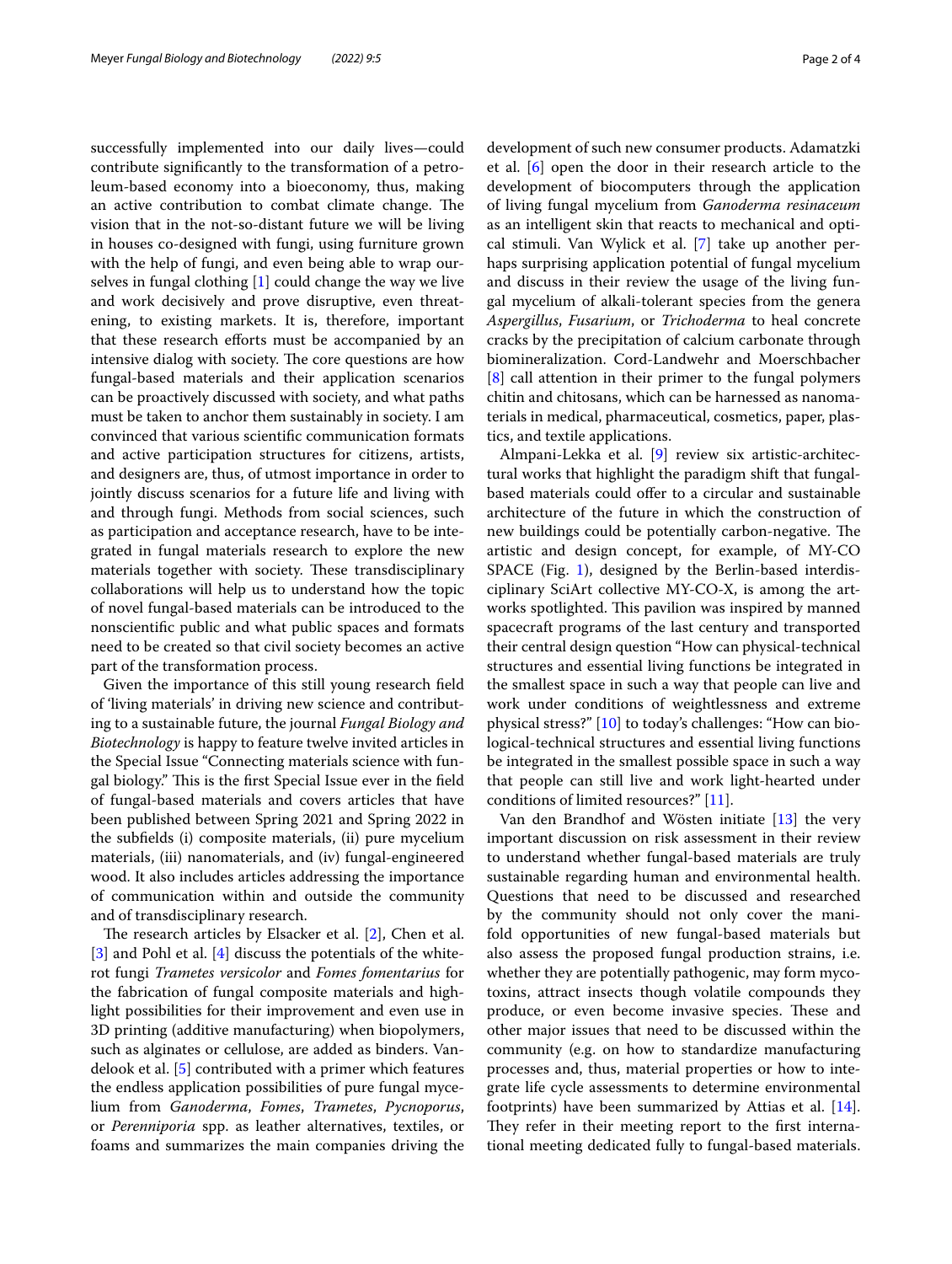

<span id="page-2-0"></span>and reconstruction potential of fungi and how they transform and recycle organic material. It invites one to a journey into the microscopically small but macroscopically experienceable world of fungi. The needs of the inhabitants are secured by fungi—they live sheltered in a fungal pavilion, sit on fungal furniture, use woven textiles stained with fungal pigments, and are illuminated by fungal lamps at night. A microscope assists in the observation of fungal mycelia formation, and a telescope offers contact to the outside world and the macrocosm. © MY-CO-X, image credits: Wolfgang Günzel, tinyBE

This "Fungal Mycelium Materials Mini Meeting" was held remotely in August 2021 and brought together delegates from ten European research institutions with scientifc backgrounds in materials science, fungal bio(techno) logy, engineering, art, and architecture  $[14]$  $[14]$  $[14]$ . This diversity in educational backgrounds was and is an opportunity and a challenge at the same time. Cross-disciplinary communication and collaboration is not easy as diferent languages, terminologies, perspectives, and even ways of thinking must merge before a fruitful dialog that benefts all can start. This challenge is intensified if, in addition, communication with society is strived for. The research article by Sharma and Meyer [\[15](#page-3-13)], therefore, discusses the chances of artist-in-residence programs to bridge the divide between science, art, and society. A video artwork [[16\]](#page-3-14) and the Living Color Database ([www.color.bio](http://www.color.bio)) were developed around the central theme of microbial pigmentation as part of the 2021 "Colors of Life" residency of the artist and designer Sunanda Sharma, that aimed to provide paths for citizens, artists, designers, and scientists to understand microbial life through the lens of color.

Transformation processes need time to evolve. Even the steam engine did not suddenly appear but was developed over many decades before it became fully operational and worked efficiently. It took many years for it to be established and developed into a new viable economic sector that others followed, and even more years before society was caught up in the industrial revolution. The beginnings of transformation processes

are, thus, often forgotten. Therefore, the last article of this Special Issue is dedicated to the beginnings of fungal-based materials research and—unexpectedly reverts to the 1940s-1950s. This is when the pioneering work of the engineer Walther Luthardt and his invention of the so-called *Myko-Holz* (Myco-wood) started in Thuringia (Germany). As summarized in the historic review by Stange and Wagenführ [[17](#page-3-15)], he worked with *Pleurotus ostreatus* and *Trametes versicolor*, laid the technical foundation for controlled fungal decomposition of wood with his investigations and patents, and developed protocols for mushroom spawn (inoculation paste) production based on pure fungal cultures and wood sawdust. The true beginnings of fungal composite materials research, therefore, go back to the middle of the last century.

It is hoped that this collection of twelve papers will provide an excellent entry point for not only interested readers who are new to the feld but also the experts of diferent disciplines to help them understand the current state of the art in fungal materials research, the knowledge gaps, and areas ripe for development. There is still much to learn, and more joint and cross-disciplinary research is needed to harness the endless opportunities that fungal materials might offer. In my opinion, this potential can only be tapped through the triad of science, art, and society.

## **Acknowledgements**

Not applicable.